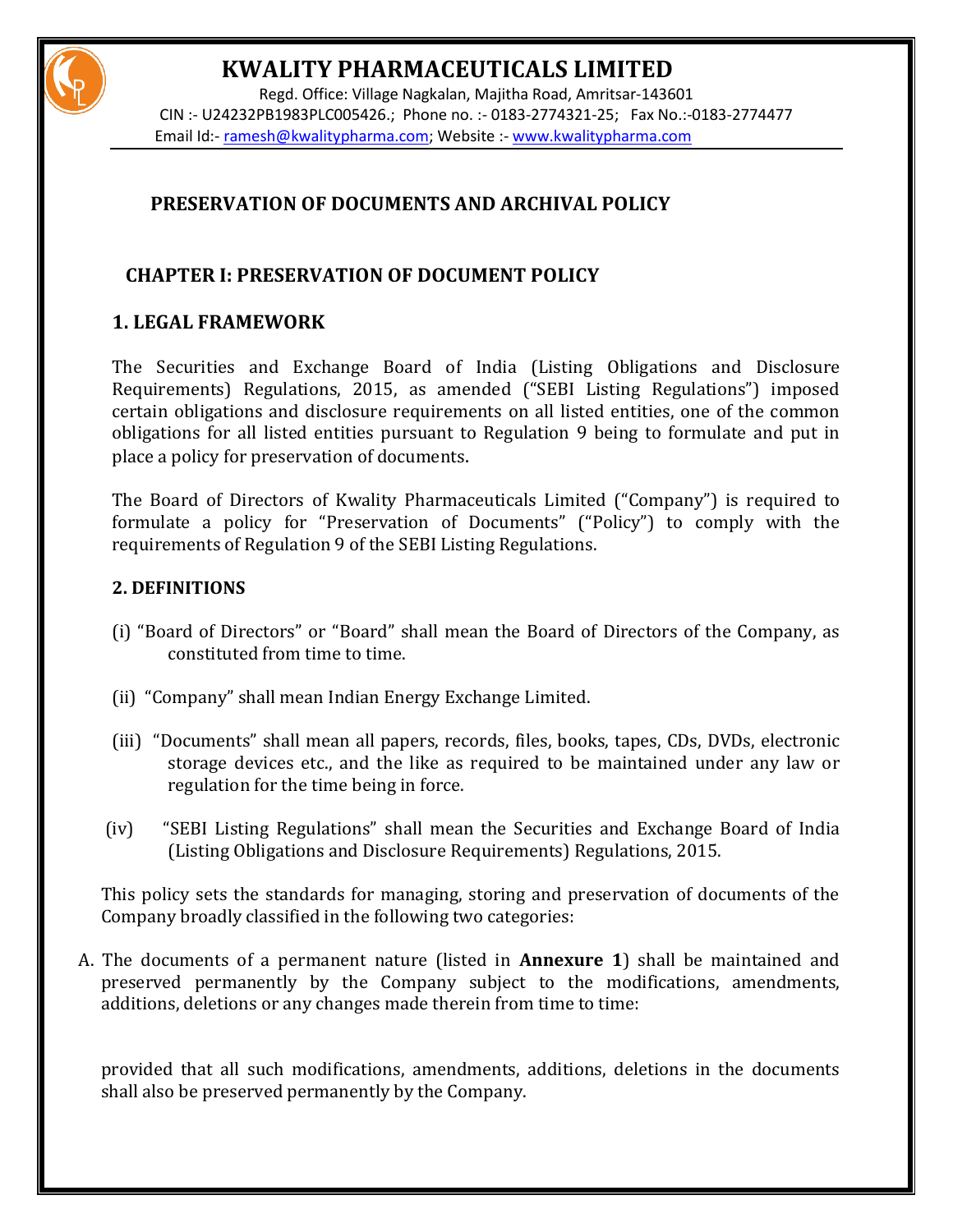# **KWALITY PHARMACEUTICALS LIMITED**

Regd. Office: Village Nagkalan, Majitha Road, Amritsar-143601 CIN :- U24232PB1983PLC005426.; Phone no. :- 0183-2774321-25; Fax No.:-0183-2774477 Email Id:- [ramesh@kwalitypharma.com;](mailto:ramesh@kwalitypharma.com) Website :- [www.kwalitypharma.com](http://www.kwalitypharma.com/)

- B. The documents to be maintained and preserved for a specified time period after completion of the relevant transactions (listed in Annexure-2) shall be preserved by the Company for the term not less than eight years after completion of the relevant transactions subject to the modifications, amendments, additions, deletions or any changes made therein from time to time:
- (i) provided that all such modifications, amendments, additions or deletions in the documents shall also be preserved for a term not less than eight years, and;
- (ii) provided further that the Company shall keep the documents as specified above in an electronic mode.

## **3. AUTHORITY TO MAKE ALTERATION TO THE POLICY**

Any director of the Company or the Company Secretary is authorized to make such alteration to this policy as considered appropriate, however, subject to the condition that such alteration shall be in accordance with applicable laws, including the provisions of the Companies Act, 2013, as amended (the "Companies Act") and the SEBI Listing Regulations.

## **4. DESTRUCTION OF RECORDS**

 The records/ documents preserved shall be reviewed every year or according to the need of the respective departments and actions taken to destroy those records which are due for disposal.

### **5. SUSPENSION OF RECORDS DISPOSAL IN THE EVENT OF LITIGATION/CLAIMS**

In the event the Company is served with any notice for documents from any statutory authority or any litigation is commenced by or against the Company, then the disposal of documents which are subject matter of notice/litigation, etc. shall be suspended until such time the matter is settled or resolved or disposed off. The company secretary shall immediately inform all employees of the Company for suspension of further disposal of Documents.

### **6. MODE OF PRESERVATION**

Records/documents may be preserved either physically or in electronic form.

## **7. POLICY REVIEW**

This Policy is framed based on the requirements of Regulation 9 of SEBI (Listing Obligations & Disclosure Requirements) Regulations, 2015. The Board of Directors may subject to applicable laws amend/substitute any provision(s) with a new provision(s) or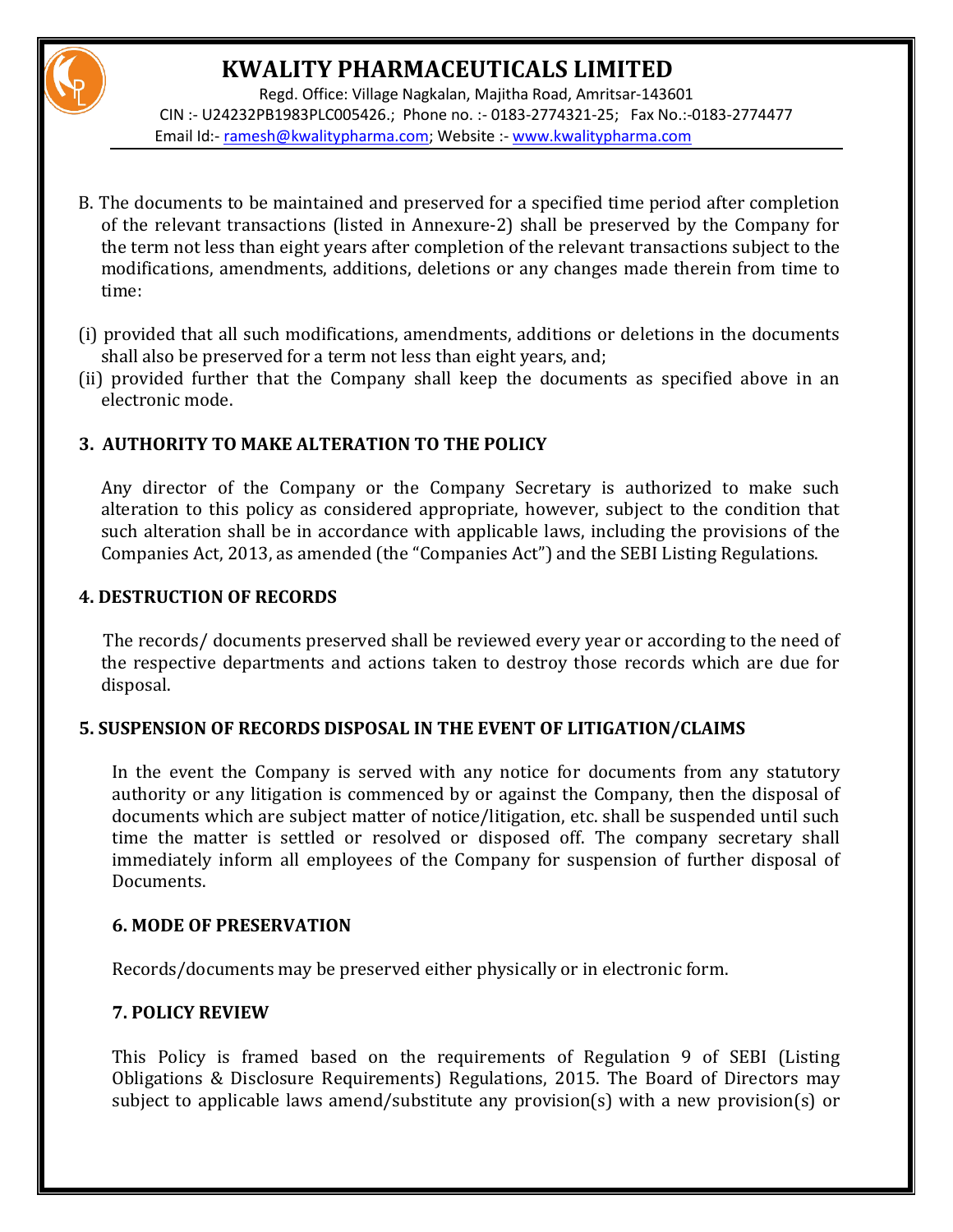# **KWALITY PHARMACEUTICALS LIMITED**



Regd. Office: Village Nagkalan, Majitha Road, Amritsar-143601 CIN :- U24232PB1983PLC005426.; Phone no. :- 0183-2774321-25; Fax No.:-0183-2774477 Email Id:- [ramesh@kwalitypharma.com;](mailto:ramesh@kwalitypharma.com) Website :- [www.kwalitypharma.com](http://www.kwalitypharma.com/)

replace this Policy entirely with a new policy. If any subsequent changes in the Companies Act or the SEBI Listing Regulations are inconsistent with any part of this Policy, the provisions of the Companies Act or the SEBI Listing Regulations, as the case may be, shall prevail over the Policy and the provisions in the Policy shall be modified to make it consistent with such applicable law.

## **CHAPTER II: ARCHIVAL POLICY**

## **1. BACKGROUND**

Regulation 30(8) of the SEBI Listing Regulations requires every listed entity to make available an archival policy on its website. In this context, the following policy has been framed by the Board of Directors of the Company.

## **2. OBJECTIVES**

Pursuant to Regulation 30(8) of the SEBI Listing Regulations, records are to be retained for the period of their immediate use, unless longer retention is required for historical reference, contractual, legal or regulatory requirements or for other purposes as may be set forth below. Records that are no longer required, or have satisfied their required periods of retention, shall be destroyed as per the procedure prescribed under law.

### **3. SCOPE**

In line with the Company's Policy on Determination of Materiality of Events and as per the SEBI Listing Regulations, the Company shall disclose all such events to the Stock Exchanges and such disclosures shall be hosted on the website of the Company for a period of 5 years and thereafter the same shall be archived so as to be available for retrieval for a further period of three years by storing the same on suitable media. Thereafter the said information, documents, records may be destroyed as per the policy on preservation of documents.

### **4. POLICY REVIEW**

The Policy shall be subject to review by the Board. Any amendment made to the policy as deemed necessary from time to time in accordance with the regulatory requirements / amendments or otherwise, shall be reported to the Board for noting at a meeting of the Board.